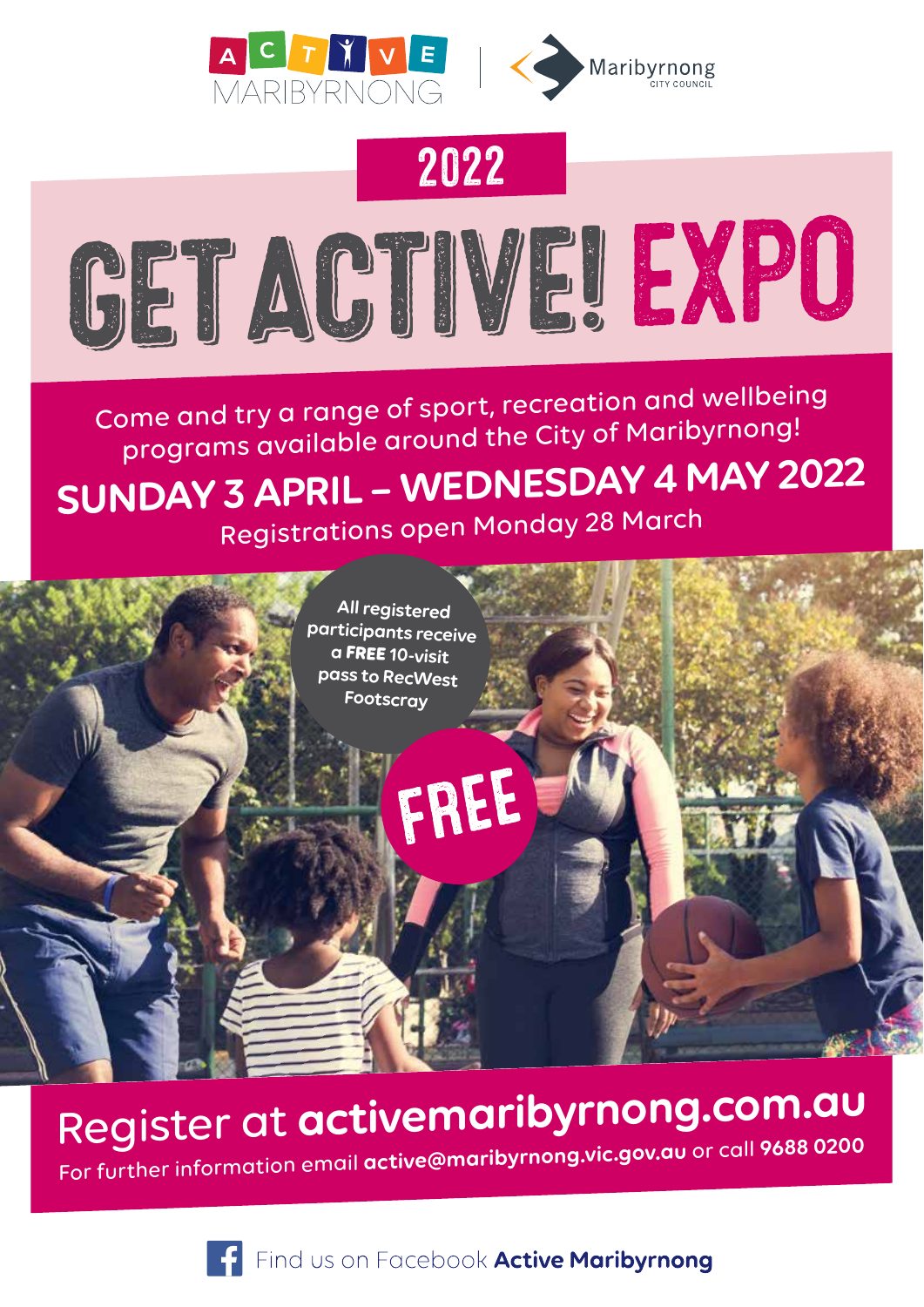## **Calendar of events 2022** (All sessions are 'Access all Abilities') **Toddlers** (2-5) **Children** (5-12) **Youths** (12-17) **Adults Seniors** (60+) **Women Only**

**Weekday Weekend School Holidays Public Holidays**

| <b>Date</b>              | <b>Event</b>                                   | <b>Suburb</b>         | <b>Time</b>              | <b>Category</b>             |
|--------------------------|------------------------------------------------|-----------------------|--------------------------|-----------------------------|
| Sun 3 Apr                | Get Active! Expo Launch Event                  |                       | 10am-2pm                 | All                         |
| Mon 4 Apr                | Get Some Iyengar Yoga in Your Body             | Yarraville            | 6.30-7.30am              | <b>YA</b><br>8              |
|                          | Social Senior's Table Tennis & Badminton       | Braybrook             | 12.30-3pm                | $\boldsymbol{\Theta}$       |
|                          | Tai Chi for Mind Power and Memory              | Maidstone             | $1-2pm$                  | $\mathbf 0$<br>8            |
|                          | Soccer Kids (5-10yo)                           | Braybrook             | 5-5.45pm                 | $\boldsymbol{\Theta}$       |
|                          | Kids Taekwondo                                 | Maidstone             | 4.30-5.15pm              | $\boldsymbol{\Theta}$       |
|                          | Kendo 'Come & Try'                             | Footscray             | 6.30-8pm                 | Ø<br>6                      |
|                          | Advanced Taekwondo                             | Maidstone             | 6.30-7.15pm              | 8<br>Ø                      |
| Tue 5 Apr                | CardioHIIT Circuit 'Come & Try'                | West Footscray        | 9.30-10am                | 8<br><b>YA</b>              |
|                          | Junior Lacrosse 'Come & Try' (5-18yo)          | Yarraville            | 5.15-6.15pm              | 80                          |
|                          | Family Beginner Taekwondo                      | Maidstone             | 5.30-6.15pm              | All                         |
|                          | Advanced Taekwondo                             | Maidstone             | 7.30-8.15pm              | Ø<br>8                      |
|                          | Get Some Iyengar Yoga in Your Body             | Yarraville            | 7.30-8.30pm              | 8<br>Ø                      |
| Wed 6 Apr                | Get Some Iyengar Yoga in Your Body             | Yarraville            | 6.30-7.30am              | $\mathbf \Omega$<br>8       |
|                          | Active Seniors 'Come & Try'                    | West Footscray        | 10-11 am                 | $\mathbf{\Theta}$           |
|                          | <b>GOLD Strength Online</b>                    | Online                | 11.30 am-12.05 pm        | $\bullet$                   |
|                          | Junior Netball (5-10yo)                        | Braybrook             | 4.30-5.15pm              | $\boldsymbol{\Theta}$       |
|                          | Junior Hockey (4-12yo)                         | Yarraville            | 5.30-6.30pm              | $\boldsymbol{\Theta}$       |
|                          | Strength and Conditioning Circuit 'Come & Try' | West Footscray        | 9.30-10am                | $\mathbf{O}$<br>8           |
|                          | Tiny T Gymnastics (2-4yo)                      | Braybrook             | 10-10.30am or 10.30-11am | O                           |
|                          | Online Tai Chi                                 | Online                | 1-1.45pm                 | $\bullet$<br>8              |
| Thu 7 Apr                | Junior Gymnastics 'Come & Try' (5-7yo)         | Braybrook             | 4-4.45pm                 | $\boldsymbol{\Theta}$       |
|                          | Junior Gymnastics 'Come & Try' (8-10yo)        | Braybrook             | 4.45-5.30pm              | $\boldsymbol{\Theta}$       |
|                          | Junior Lacrosse 'Come & Try' (5-18yo)          | Yarraville            | 5.15-6.15pm              | 80                          |
|                          | Family Beginner Taekwondo                      | Maidstone             | 6-6.45pm                 | All                         |
| Fri 8 Apr                | Ladies Tennis 'Come & Try'                     | Yarraville            | 7-8.30pm                 | $\boldsymbol{\omega}$       |
|                          | Get Some Iyengar Yoga in Your Body             | Yarraville            | 8-9am                    | $\mathbf \Omega$<br>S       |
| Sat 9 Apr                | <b>Disc Golf</b>                               | Yarraville            | 10-11 am                 | All                         |
|                          | <b>Social Bike Ride</b>                        | Footscray             | 10-11.30am               | $\mathbf 0$<br>6            |
|                          | Min-Y Tennis (3-6yo)                           | <b>West Footscray</b> | 10-10.30am               | $\boldsymbol{\Theta}$       |
|                          | Min-Y Tennis (6-8yo)                           | <b>West Footscray</b> | 10.30-11am               | $\boldsymbol{\Theta}$       |
|                          | Min-Y Tennis (8-10yo)                          | <b>West Footscray</b> | 11-11.30am               | $\boldsymbol{\Theta}$       |
|                          | <b>Creative Dancing</b>                        | Online                | 11.30 am-12 pm           | All                         |
| Sun 10 Apr               | Get Some Iyengar Yoga in Your Body             | Yarraville            | 8-9am                    | O<br>A <sub>S</sub>         |
|                          | All Abilities Basketball (6-17yo)              | <b>Braybrook</b>      | 12.30-1.30pm             | <b>GV</b>                   |
|                          | All Abilities Basketball (18+)                 | <b>Braybrook</b>      | 12.30-1.30pm             | $\left  \mathbf{A} \right $ |
| Mon 11 Apr               | Social Senior's Table Tennis & Badminton       | Braybrook             | 12.30-3pm                | $\boldsymbol{\Theta}$       |
|                          | Kendo 'Come & Try'                             | Footscray             | 6.30-8pm                 | <b>Y)</b><br>S              |
| Tue 12 Apr<br>Wed 13 Apr | Online Yoga                                    | Online                | 9-9.45 am                | A S<br>$(\mathbf{Y})$       |
|                          | CardioHIIT Circuit 'Come & Try'                | <b>West Footscray</b> | 9.30-10am                | 8<br>$\bf{V}$               |
|                          | <b>Street Orienteering</b>                     | Yarraville            | 6.30-8pm                 | All                         |
|                          | Table Tennis 'Come & Try'                      | Braybrook             | 7-8.30pm                 | All                         |
|                          | Active Seniors 'Come & Try'                    | Footscray             | 10-11 am                 | $\boldsymbol{\Theta}$       |
|                          | <b>GOLD Strength Online</b>                    | Online                | 11.30 am-12.05 pm        | $\boldsymbol{\Theta}$       |
|                          | <b>Basketball for Beginners</b>                | Braybrook             | $4-5$ pm                 | $\boldsymbol{\Theta}$       |
|                          | AFL Umpiring 'Come & Try'                      | Yarraville            | $3-4$ pm                 | All                         |
|                          | Ladies Tennis 'Come & Try'                     | Yarraville            | 7-8.30pm                 | $\boldsymbol{\Phi}$         |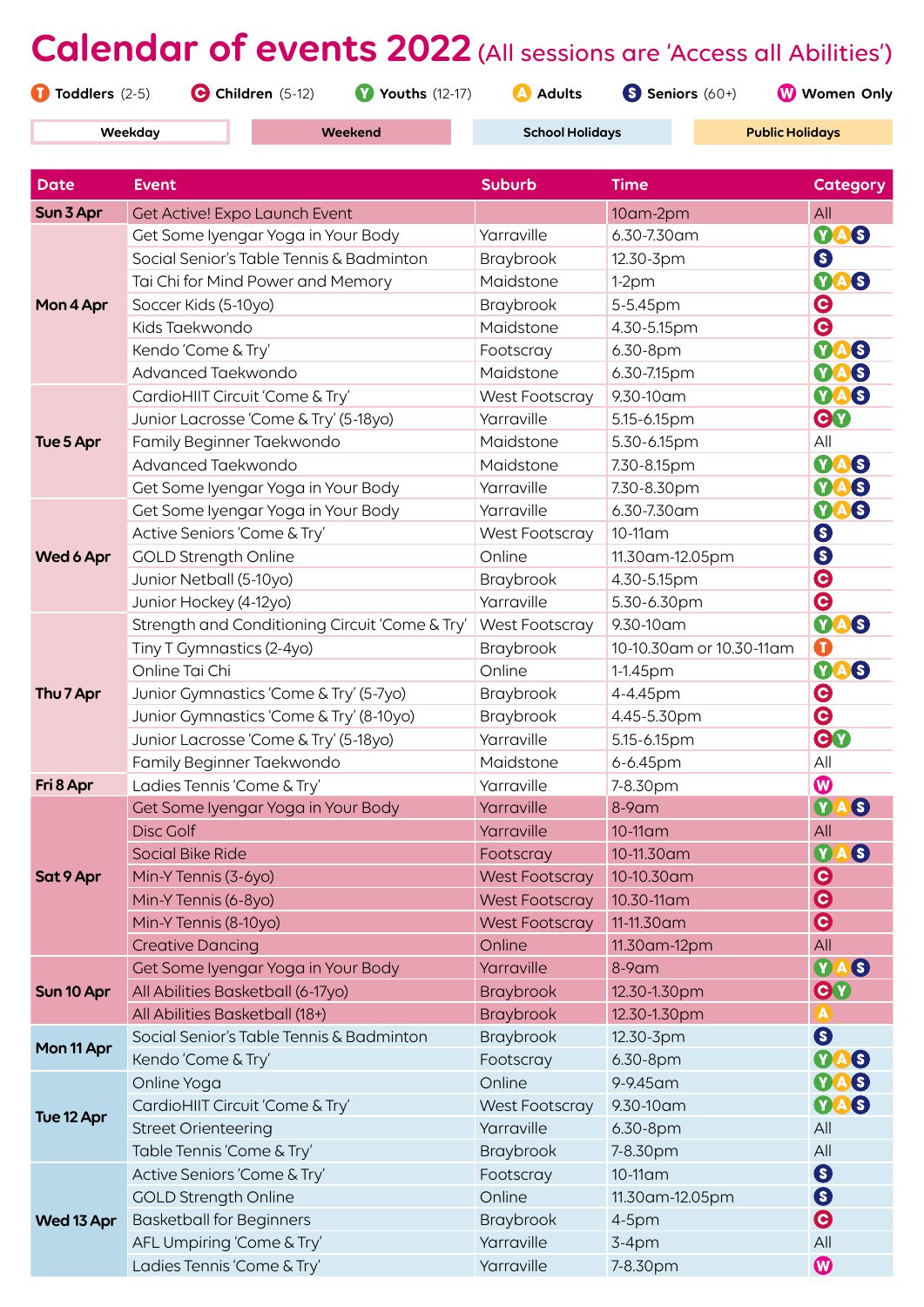| <b>Date</b>               | <b>Event</b>                                    | <b>Suburb</b>         | <b>Time</b>                                   | <b>Category</b>         |
|---------------------------|-------------------------------------------------|-----------------------|-----------------------------------------------|-------------------------|
| Thu 14 Apr                | Strength and Conditioning Circuit 'Come & Try'  | <b>West Footscray</b> | 9.30-10am                                     | <b>VAS</b>              |
|                           | Online Tai Chi                                  | Online                | 1-1.45pm                                      | <b>TAS</b>              |
|                           | <b>Basketball for Beginners</b>                 | Braybrook             | $4-5$ pm                                      | $\boldsymbol{\Theta}$   |
|                           | All Abilities Basketball (6-17yo)               | Braybrook             | 6-6.45pm                                      | 80                      |
|                           | All Abilities Basketball (18+)                  | Braybrook             | 6.45-7.30pm                                   | $\boldsymbol{\Omega}$   |
|                           | Table Tennis 'Come & Try'                       | Braybrook             | 7-8.30pm                                      | All                     |
| Fri 15 Apr-<br>Mon 18 Apr | <b>EASTER BREAK</b>                             |                       |                                               |                         |
|                           | Online Yoga                                     | Online                | 9-9.45 am                                     | <b>YA</b><br>8          |
| Tue 19 Apr                | CardioHIIT Circuit 'Come & Try'                 | West Footscray        | 9.30-10am                                     | 8<br><b>YA</b>          |
|                           | Western Bulldogs Junior Football Clinic         | Footscray             | $4-5$ pm                                      | $\boldsymbol{\Theta}$   |
| Wed 20 Apr                | Active Seniors 'Come & Try'                     | West Footscray        | 10-11am                                       | $\boldsymbol{\Theta}$   |
|                           | <b>GOLD Strength Online</b>                     | Online                | 11.30 am-12.05 pm                             | $\boldsymbol{\Theta}$   |
|                           | Cricket Victoria Junior Clinic                  | Yarraville            | 4-5.15pm                                      | $\boldsymbol{\Theta}$   |
|                           | Strength and Conditioning Circuit 'Come & Try'  | <b>West Footscray</b> | 9.30-10am                                     | $\mathbf 0$<br>8        |
| Thu 21 Apr                | Online Tai Chi                                  | Online                | 1-1.45pm                                      | <b>VAS</b>              |
|                           | <b>Introduction Sensory Nature Walk</b>         | Maribyrnong           | 4-5pm or 5.15-6.15pm                          | <b>VAS</b>              |
| Fri 22 Apr                | Barefoot Bowls & BBQ                            | Yarraville            | 5-7pm                                         | All                     |
|                           | Taekwondo Open Day                              | Maidstone             | $9-11$ am                                     | All                     |
|                           | <b>Social Bike Ride</b>                         | Footscray             | 10-11.30am                                    | YAS                     |
| Sat 23 Apr                | <b>Creative Dancing for Kids</b>                | Online                | 11.30 am-12 pm                                | 00                      |
|                           | Scooter 'Come & Try' (5-15yo)                   | <b>Braybrook</b>      | 1.30-2.30pm or 2.30-<br>3.30pm or 3.30-4.30pm | CV                      |
| Sun 24 Apr                | Skateboarding 'Come & Try' (5-15yo)             | <b>Braybrook</b>      | 1.30-2.30pm or 2.30-<br>3.30pm or 3.30-4.30pm | CV                      |
| Mon 25 Apr                | <b>ANZAC DAY</b>                                |                       |                                               |                         |
| Tue 26 Apr                | Online Yoga                                     | Online                | 9-9.45 am                                     | <b>VAS</b>              |
|                           | CardioHIIT Circuit 'Come & Try'                 | West Footscray        | 9.30-10am                                     | <b>TAS</b>              |
|                           | Junior Lacrosse 'Come & Try' (5-18yo)           | Yarraville            | 5.15-6.15pm                                   | 80                      |
|                           | Family Beginner Taekwondo                       | Maidstone             | 5.30-6.15pm                                   | All                     |
|                           | Advanced Taekwondo                              | Maidstone             | 7.30-8.15pm                                   | <b>VAS</b>              |
|                           | Active Seniors 'Come & Try'                     | West Footscray        | 10-11am                                       | $\bullet$               |
| Wed 27 Apr                | Meditation 'Come & Try'                         | Braybrook             | 10-11am                                       | <b>YA</b><br>S          |
|                           | Yoga for All 'Come & Try'                       | Braybrook             | 11.30 am-12.30 pm                             | <b>VAS</b>              |
|                           | Junior Hockey (4-12yo)                          | Yarraville            | 5.30-6.30pm                                   | $\boldsymbol{\Theta}$   |
|                           | <b>Introduction Sensory Nature Walk</b>         | Maribyrnong           | 6.45-7.45am or 8-9am                          | <b>VAS</b>              |
|                           | Strength and Conditioning Circuit 'Come & Try'  | West Footscray        | 9.30-10am                                     | <b>VAS</b>              |
| Thu 28 Apr                | Online Tai Chi                                  | Online                | 1-1.45pm                                      | <b>006</b>              |
|                           | Junior Lacrosse 'Come & Try' (5-18yo)           | Yarraville            | 5.15-6.15pm                                   | <b>GO</b>               |
|                           | Family Beginner Taekwondo                       | Maidstone             | 6-6.45pm                                      | All                     |
| Fri 29 Apr                | <b>GOLD Strength Online</b>                     | Online                | 12.30-1.05pm                                  | $\bullet$               |
|                           | Barefoot Bowls & BBQ<br><b>Social Bike Ride</b> | Yarraville            | 5-7pm<br>10-11.30am                           | All<br>$\mathbf 0$<br>8 |
| Sat 30 Apr                | <b>Creative Dancing for Kids</b>                | Footscray<br>Online   | 11.30 am-12 pm                                | All                     |
|                           | Cardio Boxing 'Come & Try'                      | <b>West Footscray</b> | 10-10.55am                                    | <b>TA</b><br>8          |
| Sun 1 May                 | Tai Chi for Mind Power and Memory               | Maidstone             | $1-2pm$                                       | <b>006</b>              |
| Mon 2 May                 | Kids Taekwondo                                  | Maidstone             | 4.30-5.15pm                                   | $\boldsymbol{\Theta}$   |
|                           | Advanced Taekwondo                              | Maidstone             | 6.30-7.15pm                                   | <b>YA</b><br>S          |
| Tue 3 May                 | Online Yoga                                     | Online                | 9-9.45 am                                     | <b>VAS</b>              |
|                           | CardioHIIT Circuit 'Come & Try'                 | West Footscray        | 9.30-10am                                     | <b>VAS</b>              |
|                           | Table Tennis 'Come & Try'                       | Braybrook             | 7-8.30pm                                      | All                     |
| Wed 4 May                 | Active Seniors 'Come & Try'                     | West Footscray        | 10-11am                                       | $\bullet$               |
|                           | Junior Hockey (4-12yo)                          | Yarraville            | 5.30-6.30pm                                   | $\boldsymbol{\Theta}$   |
|                           | Closing Ceremony/Movie Night                    | Yarraville            | 6-9pm                                         | All                     |